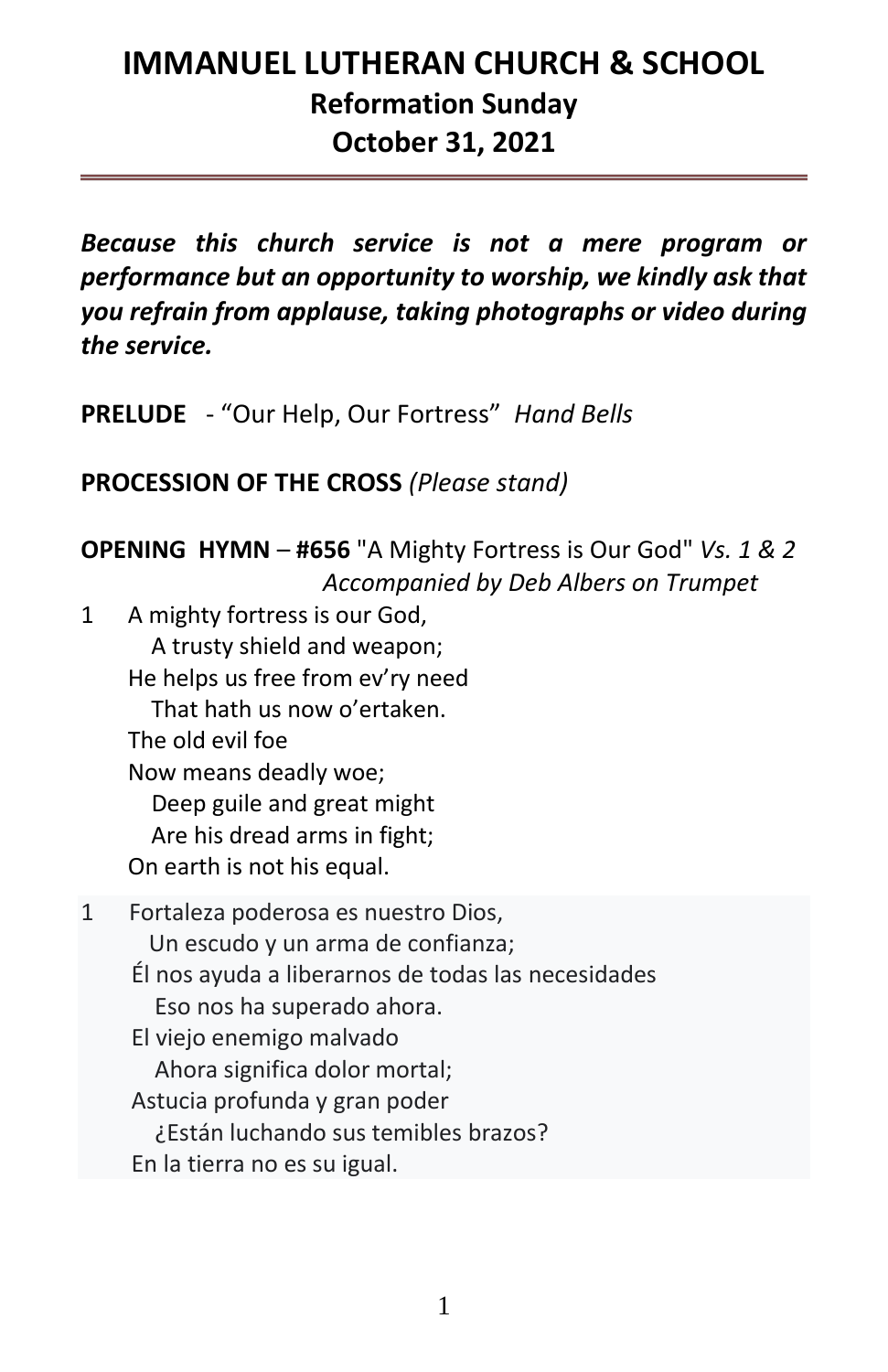2 With might of ours can naught be done, Soon were our loss effected; But for us fights the valiant One, Whom God Himself elected. Ask ye, Who is this? Jesus Christ it is, Of Sabaoth Lord, And there's none other God; He holds the field forever.

2 Con nuestro poder nada se puede hacer, Pronto se produjo nuestra pérdida; Pero por nosotros lucha el valiente, A quien Dios mismo eligió. Pregúntate: ¿Quién es este? Jesucristo es Del Señor de los ejércitos, Y no hay otro Dios; Él sostiene el campo para siempre.

Text: Public domain

### **La confesión del pecado**

- P: En el nombre del Padre y del Hijo y del Espíritu Santo.
- C: **Amén**

## **THE CONFESSION OF SIN**

- P: Our help is in the name of the Lord.
- **C: Who made heaven and earth.**
- P: I said, I will confess my transgressions unto the Lord.
- **C: And You forgave the iniquity of my sin.**
- P: O almighty God, merciful father.
- **All: I, poor miserable sinner, confess to you all my sins and iniquities with which I have ever offended you and justly deserve your temporal and eternal punishment. But I am heartily sorry for them, and sincerely repent of them and I pray you of your boundless mercy and for the sake of the holy, innocent, bitter suffering and death of your beloved son, Jesus Christ, to be gracious and merciful to me, a poor sinful being.**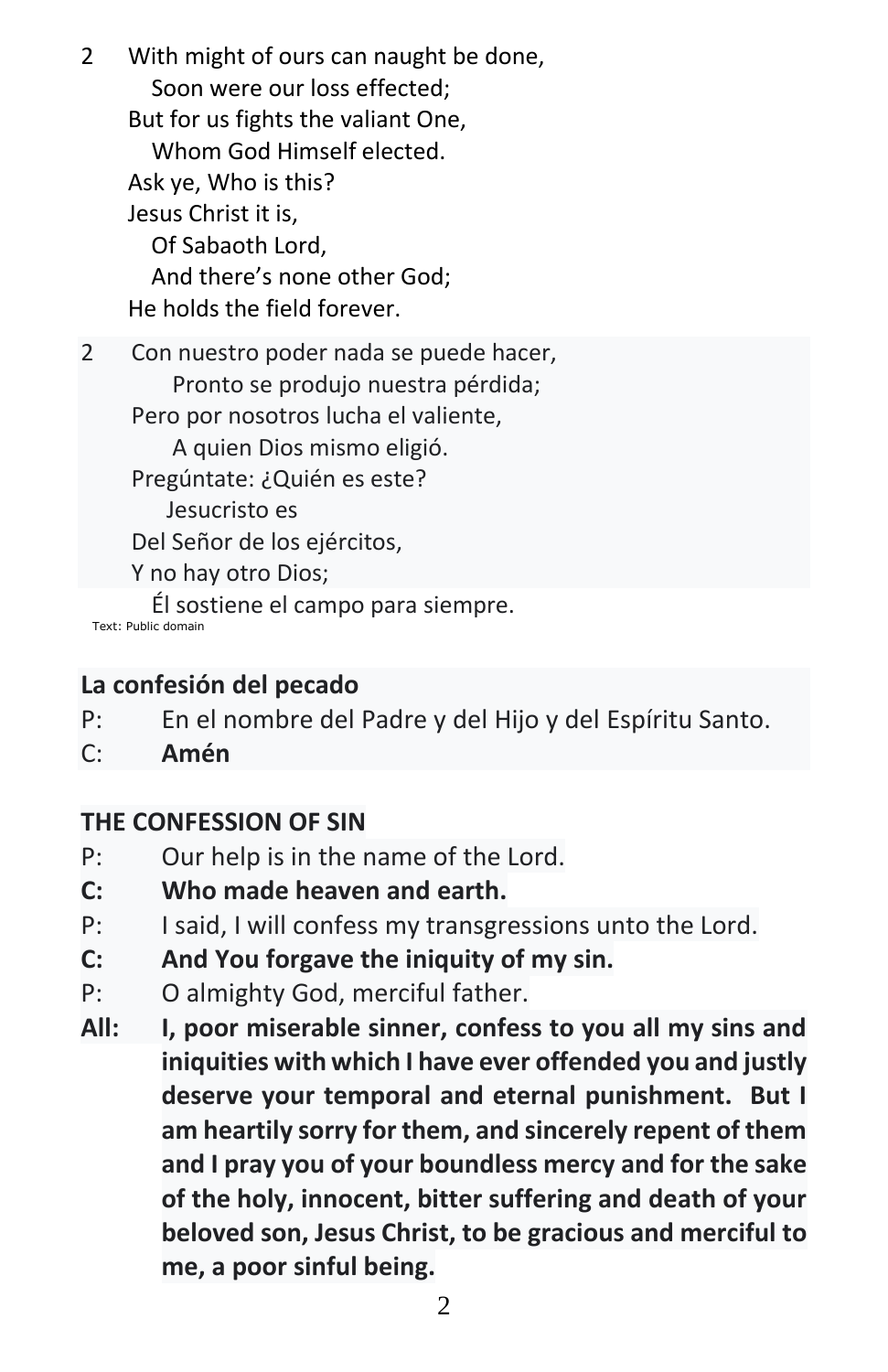# **THE WORD OF ABSOLUTION**

- P**:** Upon this your confession, I, by virtue of my office, as a called and ordained servant of the Word, announce the grace of God unto all of you, and in the stead and by the command of my Lord Jesus Christ I forgive you all your sins in the name of the Father and of the Son and of the Holy Spirit.
- **C: Amen.**

## **LA CONFESIÓN DEL PECADO**

- P: Confesemos nuestros pecados contra Dios y nuestro prójimo.
- **C: Dios de misericordia, confesamos que estamos esclavizados por el pecado y no podemos liberarnos nosotros mismos. Hemos pecado contra ti en pensamiento, palabra y obra; por lo que hemos hecho y por lo que hemos dejado de hacer. No te hemos amado de todo corazón; ni hemos amado a nuestro prójimo como a nosotros mismos. Por el amor de tu Hijo Jesucristo, ten piedad de nosotros. Perdónanos, renuévanos y dirígenos por medio de tu Espíritu Santo para que te podamos amar, adorar y glorificar como 2 mereces. Te lo pedimos por medio de los méritos de tu Hijo Jesucristo, nuestro único Salvador. AMEN.**
- P: Dios Todopoderoso, nuestro Padre Celestial, en su gran misericordia nos ha dado a su hijo y por medio de Él nos perdona nuestros pecados. A los que creen en Jesucristo, Dios les concede el poder de ser hijos e hijas suyos, y les concede su Espíritu Santo, Todos los que creen y son bautizados, serán salvos. Como Ministro de esta Iglesia les declaro el perdón completo de todos sus pecados, en el nombre del Padre y del Hijo y del Espíritu Santo. AMEN.

**Special Music:** "Amigos de Cristo" *School Children*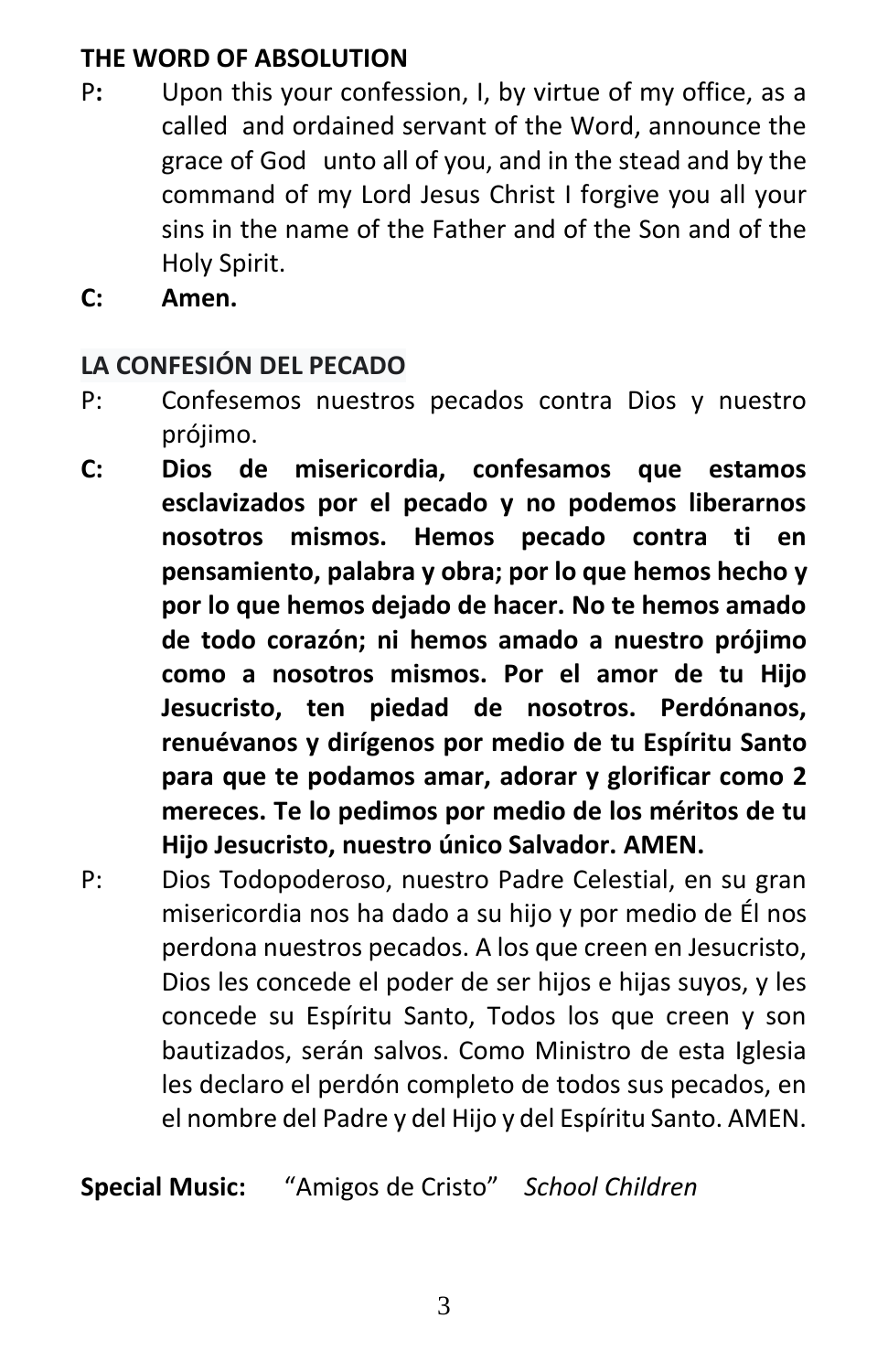# **COLLECT**

- P: The Lord be with you.
- **C: And also with you**.
- P: Let us pray:
- **ALL: Lord Jesus Christ, our great High Priest, cleanse us by the power of Your redeeming blood that in purity and peace we may worship and adore Your holy name; for You live and reign with the Father and the Holy Spirit; one God, now and forever.**
- **C: Amen.**

# **THE EPISTLE** –Romans 3:19-28

 $19$  Now we know that whatever the law says, it says to those who are under the law, so that every mouth may be silenced and the whole world held accountable to God.

 $20$  Therefore no one will be declared righteous in his sight be observing the law; rather, through the law we become conscious of sin.

 $21$  But now a righteousness from God, apart from law, has been made known, to which the Law and the Prophets testify.

<sup>22</sup> This righteousness from God comes through faith in Jesus Christ to all who believe. There is no difference,  $^{23}$  for all have sinned and fall short of the glory of God,  $^{24}$  and are justified freely by his grace through the redemption that came by Christ Jesus.

 $25$  God presented him as a sacrifice of atonement, through faith in his blood. He did this to demonstrate his justice, because in his forbearance he had left the sins committed beforehand unpunished  $^{26}$  he did it to demonstrate his justice at the present time, so as to be just and the one who justifies those who have faith in Jesus.

 $27$  Where, then, is boasting? It is excluded. On what principle? On that of observing the law? No, but on that of faith.

 $28$  For we maintain that a man is justified by faith apart from observing the law*.*

P: This is the Word of the Lord

**C: Thanks be to God.**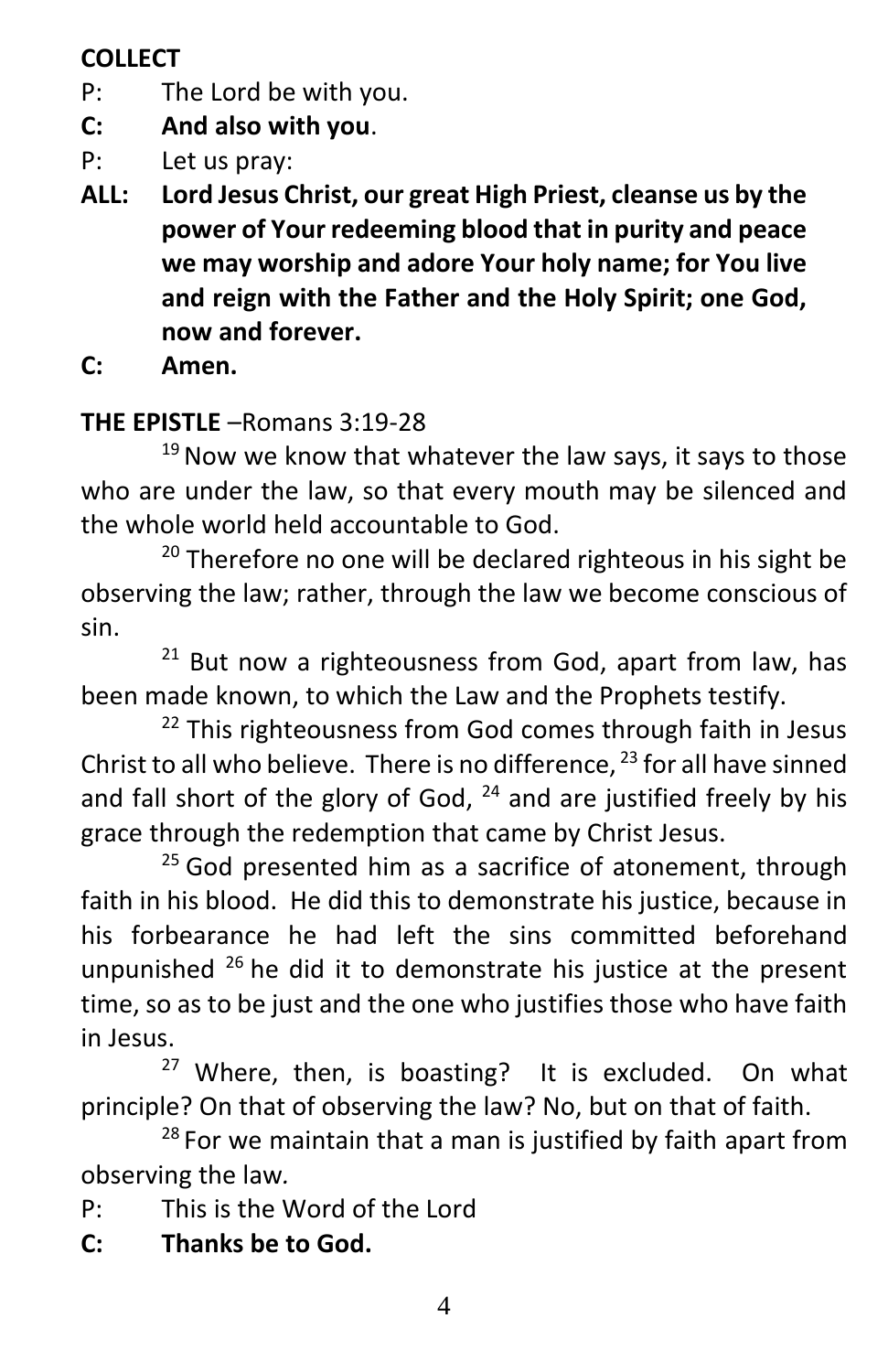**LA EPÍSTOLA -** Romanos 3: 19-28

<sup>19</sup>Ahora sabemos que todo lo que dice la ley, se lo dice a los que están bajo la ley, para que toda boca sea callada y el mundo entero rinda cuentas a Dios.

<sup>20</sup> Por tanto, nadie será declarado justo delante de sus ojos si observa la ley; más bien, a través de la ley nos volvemos conscientes del pecado.

<sup>21</sup>Pero ahora se ha dado a conocer una justicia de Dios, aparte de la ley, de la cual testifican la ley y los profetas.

<sup>22</sup>Esta justicia de Dios llega por la fe en Jesucristo a todos los que creen. No hay diferencia, <sup>23</sup> porque todos pecaron y están destituidos de la gloria de Dios, 24 y son justificados gratuitamente por su gracia mediante la redención que vino por Cristo Jesús.

<sup>25</sup> Dios lo presentó como sacrificio de expiación mediante la fe en su sangre. Lo hizo para demostrar su justicia, porque en su paciencia había dejado impunes los pecados cometidos de antemano <sup>26</sup> lo hizo para demostrar su justicia en el tiempo presente, para ser justo y el que justifica a los que tienen fe en Jesús.

<sup>27</sup> ¿Dónde, pues, está la jactancia? Está excluido. ¿Sobre qué principio? ¿Sobre el de observar la ley? No, sino por el de la fe.

<sup>28</sup> Porque sostenemos que el hombre es justificado por la fe sin observar la ley.

- P: Esta es la Palabra del Señor
- **C: Gracias a Dios.**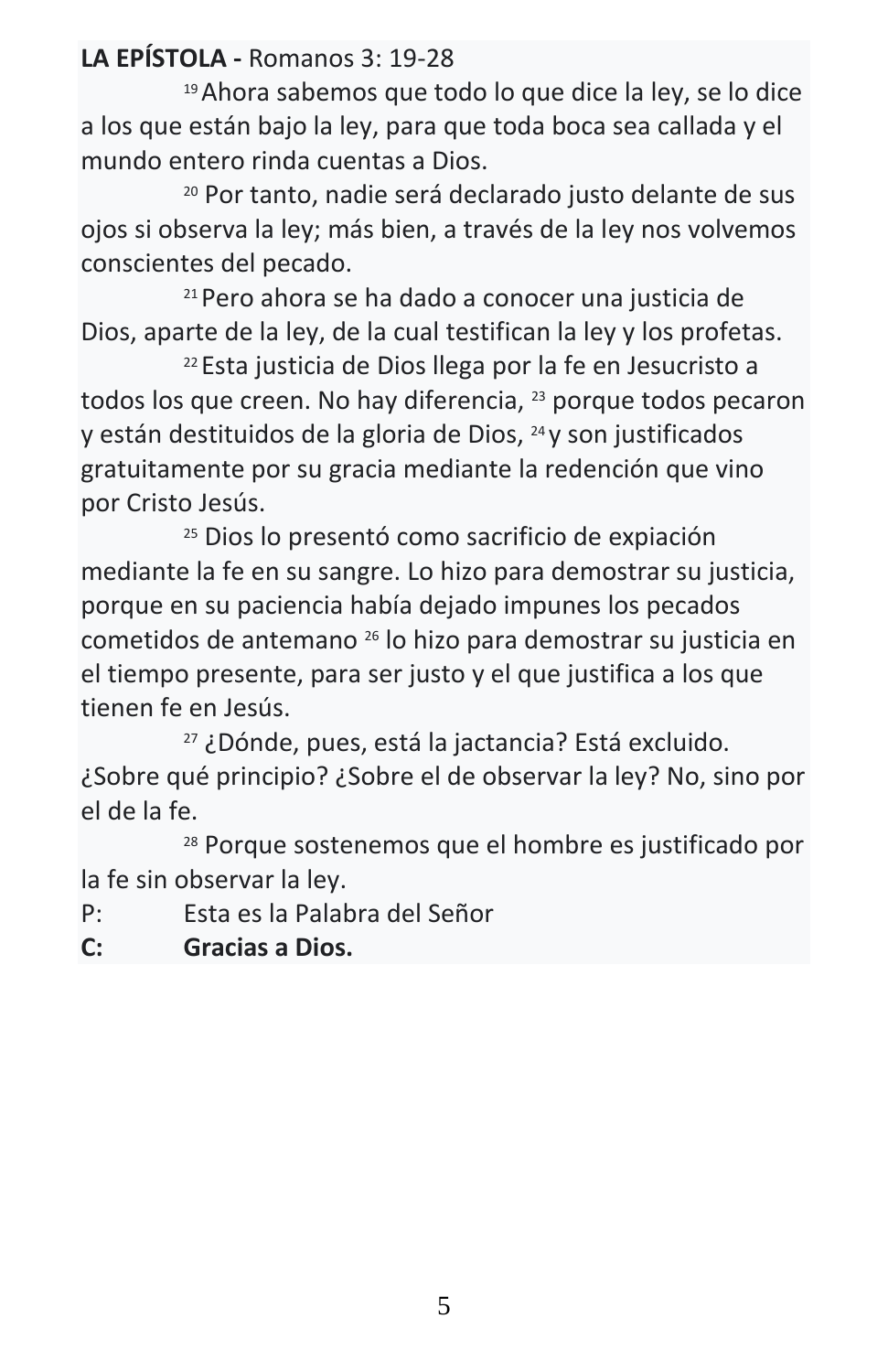

Created by Lutheran Service Builder © 2006 Concordia Publishing House.

#### **THE GOSPEL**

P: The Holy Gospel is written in the  $8<sup>th</sup>$  chapter of St John, beginning at the 31st verse.

## **C: Glory be to you, O Lord!**

 $31$  So Jesus said to the Jews who had believed him, "If you abide in my word, you are truly my disciples,  $32$  and you will know the truth, and the truth will set you free."

 $33$  They answered him, "We are offspring of Abraham and have never been enslaved to anyone. How is it that you say, 'You will become free'?"

 $34$  Jesus answered them, "Truly, truly, I say to you, everyone who practices sin is a slave to sin.

 $35$  The slave does not remain in the house forever; the son remains forever.  $36$  So if the Son sets you free, you will be free indeed.

- P: This is the Gospel of our Lord
- **C: Praise be to you, O Christ!**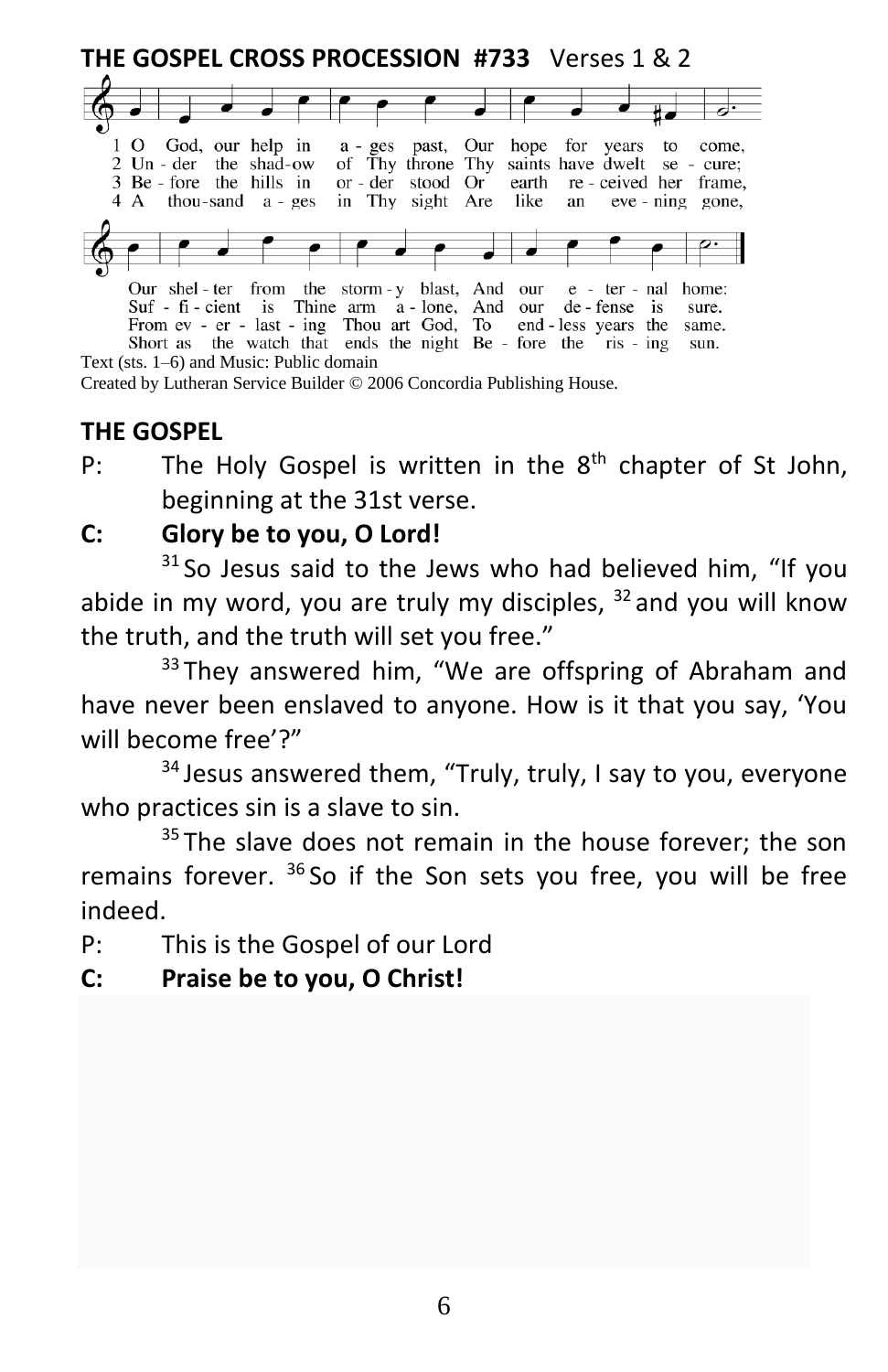# **LA LECTURA DEL SANTO EVANGELIO**

P: El Santo Evangelio está escrito en el capítulo 8 de San Juan, empezando con el versículo 31.

# **C: ¡Gloria a ti, oh Señor!**

<sup>31</sup> Entonces Jesús dijo a los judíos que le habían creído: "Si permanecen en mi palabra, verdaderamente son mis discípulos,  $32 \text{ y}$  conocerán la verdad, y la verdad los hará libres".

<sup>33</sup> Ellos le respondieron: Somos linaje de Abraham y nunca hemos sido esclavos de nadie. ¿Cómo es que dices: 'Serás libre'? "

<sup>34</sup> Jesús les respondió: "De cierto, de cierto os digo que todo el que practica el pecado es esclavo del pecado.

<sup>35</sup> El esclavo no se queda en casa para siempre; el hijo permanece para siempre.

<sup>36</sup> Así que, si el Hijo los libera, serán verdaderamente libres.

P: Este es el Evangelio de nuestro Señor

**C: ¡Alabado seas, oh Cristo!**

**Cross Recession** "Jubilosos, te adoramos" *Pastor Miguel Sanabria, Sr.*

# **The Apostles Creed**

**All: I believe in God the Father Almighty, Maker of heaven and earth. And in Jesus Christ His only Son, our Lord; Who was conceived by the Holy Spirit, Born of the Virgin Mary; Suffered under Pontius Pilate, was crucified, dead and buried; He descended into hell; The third day He rose again from the dead; He ascended into heaven And sits at the right hand of God the Father Almighty; From thence He will come to judge the living and the dead. I believe in the Holy Spirit; the holy Christian Church, the communion of saints; The forgiveness of sins; The resurrection of the body; And the life everlasting. Amen.**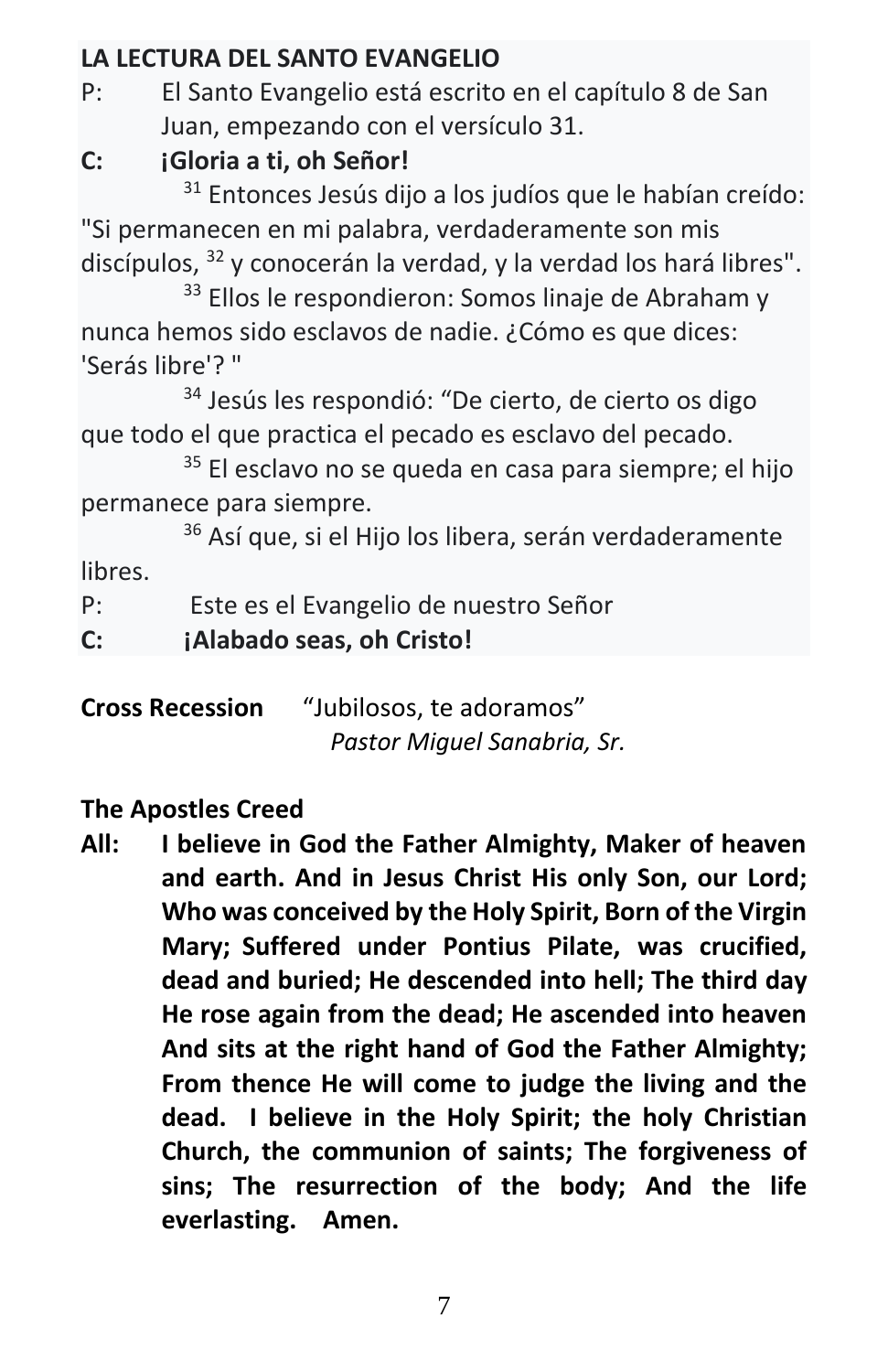**HYMN OF THE DAY: #656** "A Mighty Fortress is Our God" Vs. 3 & 4

3 Though devils all the world should fill, All eager to devour us, We tremble not, we fear no ill; They shall not overpow'r us. This world's prince may still Scowl fierce as he will, He can harm us none. He's judged; the deed is done; One little word can fell him.

3 Aunque los demonios de todo el mundo se llenen, Todos deseosos de devorarnos, No temblamos, no tememos mal; No nos dominarán. El príncipe de este mundo todavía puede Frunce el ceño ferozmente como quiera, No puede dañarnos a nadie.

Ha sido juzgado; la escritura está hecha; Una pequeña palabra puede derribarlo.

4 The Word they still shall let remain Nor any thanks have for it; He's by our side upon the plain With His good gifts and Spirit. And take they our life, Goods, fame, child, and wife, Though these all be gone, Our vict'ry has been won; The Kingdom ours remaineth. Text: Public domain

8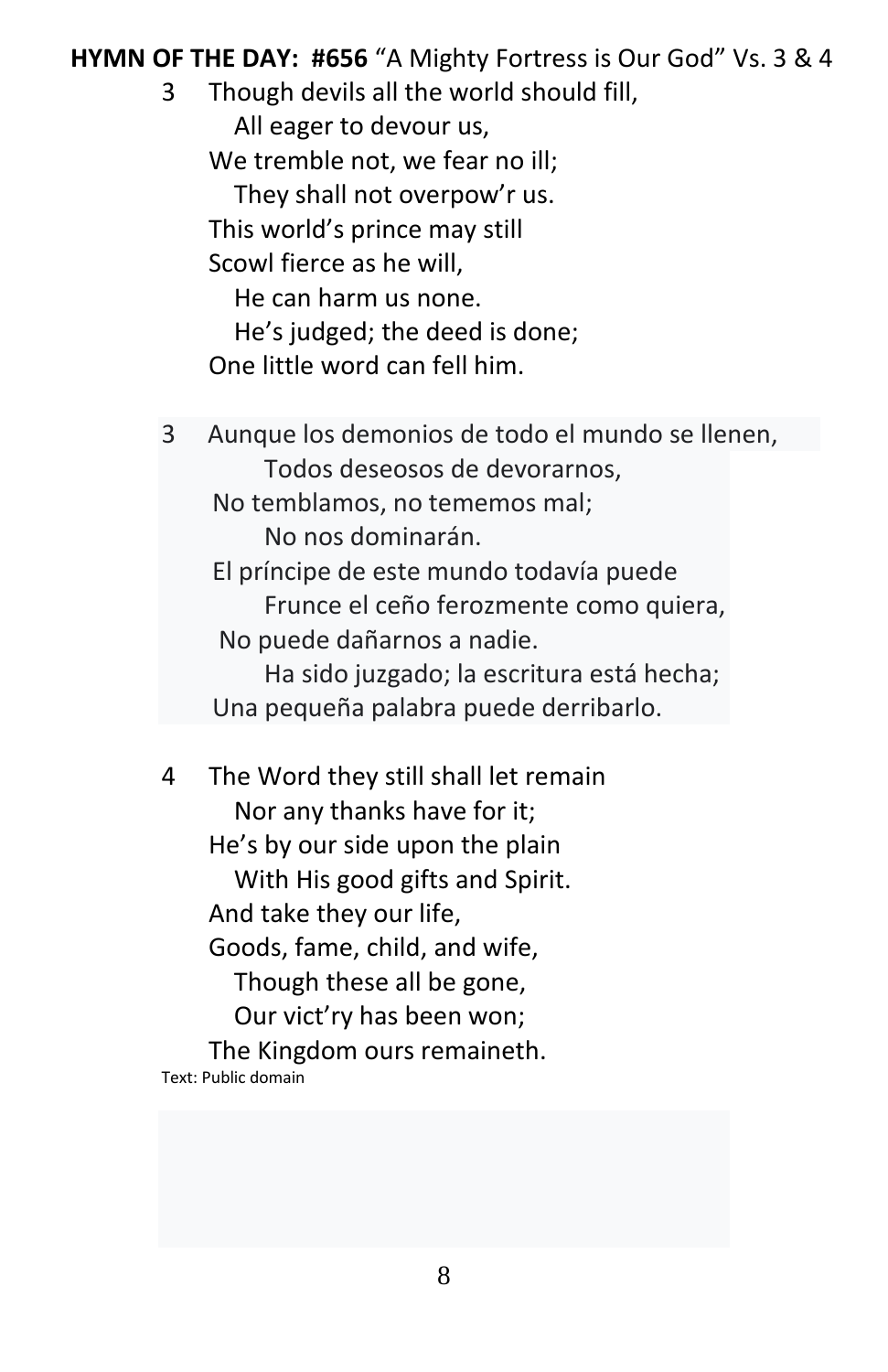4 La Palabra que todavía dejarán permanecer Ni tengo gracias por ello; Él está a nuestro lado en la llanura Con sus buenos dones y Espíritu. Y nos quiten la vida Bienes, fama, hijo y esposa, Aunque todos estos se hayan ido Nuestra victoria se ha ganado; El Reino nuestro permanece. Texto: dominio público

# **HOMILY –** Pastor Farnsworth **Homilía**– Pastor Miguel Sanabria, Jr.

## **OFFERING**

(*Please help us keep our attendance numbers accurate by filling out the attendance cards and putting in collection plate.)* **OFRECIMIENTO**

*(Por favor ayúdenos a mantener nuestros números de asistencia precisos llenando las tarjetas de asistencia y colocando la placa de recolección).*

**Special Music:** "Luther's Morning Prayer" *Choir*

## **PRAYERS**

Successful cancer treatment for Richard Seedroff Healing for Lise Seedroff Healing for Lindy, friend of Trish Smith Healing for Shirley Barberg, mother of Kathy Hogue Healing & strength for Ray Dempsey We pray to God our Lord for the new Hispanic Mission in Immanuel and that through the Holy Spirit he will give us guidance to share the Gospel with new families.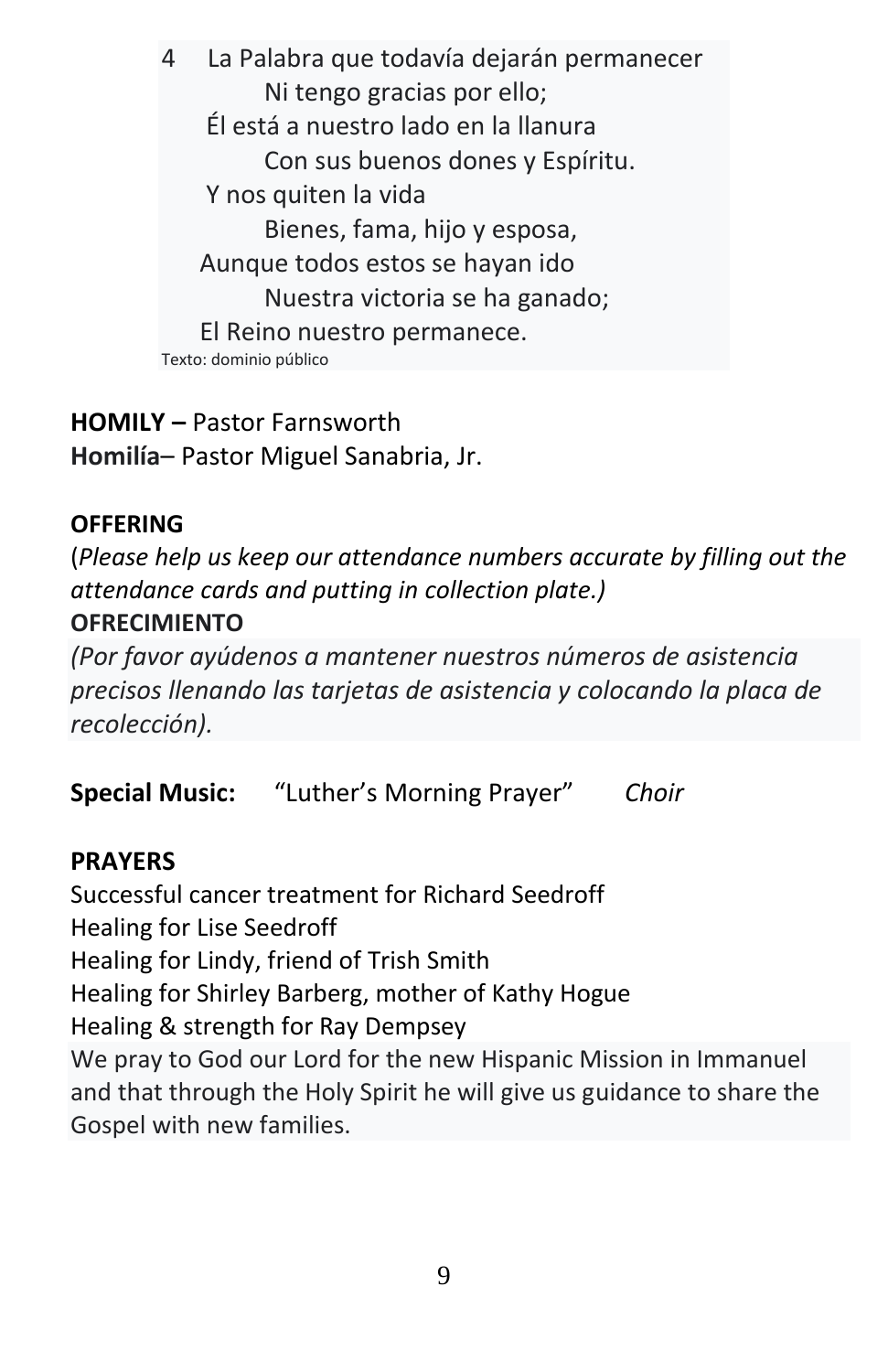# **ORACIONES**

Oramos a Dios nuestro Señor por la nueva Misión Hispana en Immanuel y que a través del Espíritu Santo nos de la guía para compartir del Evangelio con nuevas familias.

Oramos por las personas que están padeciendo alguna situación de enfermedad, familiar o personal.

Damos gracias a Dios por cada una de las familias que nos apoyan en el crecimiento de la misión Hispana, Dios recompensa cada una de las semillas que se siembran en la obra.

# **LA ORACIÓN DEL SEÑOR**

**Todos: Padre nuestro que estás en los cielos, santificado sea tu nombre, Venga tu reino, hágase tu voluntad en la tierra como en el cielo; Danos hoy nuestro pan de cada día; y perdona nuestras ofensas como nosotros perdonamos a los que nos ofenden; y no nos metas en tentación, mas líbranos del mal. Porque tuyo es el reino, el poder y la gloria por los siglos de los siglos. Amén.**

# **THE BENEDICTION**

- P: Let us bless the Lord.
- **C: Thanks be to God.**
- P: The Lord bless you and keep you. The Lord make His face shine on you and be gracious to you. The Lord look upon you with favor and give you peace.
- **C: Amen**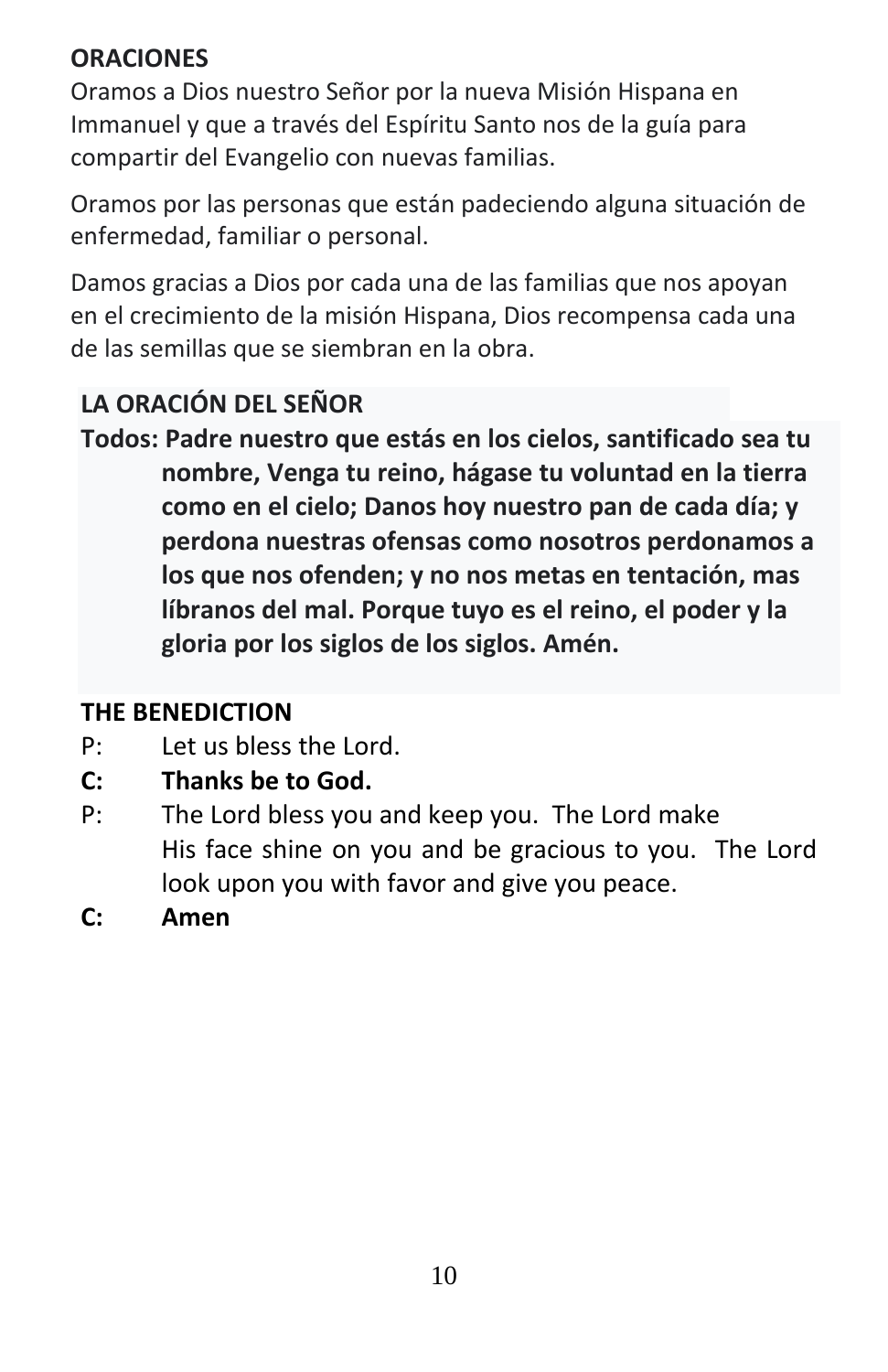# **CLOSING HYMN** #**837** "Lift High the Cross"

- Refrain: Lift high the cross, the love of Christ proclaim Till all the world adore His sacred name.
	- 1 Come, Christians, follow where our Captain trod, Our king victorious, Christ, the Son of God. Refrain
	- 2 Guiados en su camino por esta señal triunfal, Las huestes de Dios en la conquista de filas se combinan. Estribillo
- Estribillo: Levanta la cruz, proclama el amor de Cristo Hasta que todo el mundo adore su sagrado nombre.
	- 3 All newborn soldiers of the Crucified Bear on their brows the seal of Him who died. Refrain
	- 6 Así será siempre nuestro cántico de triunfo: ¡Alabado sea el Crucificado por la victoria! Estribillo

Text (sts. ref–6): © 1974 Hope Publishing Co.; (sts. ref-s–5s): © 1991 Hope Publishing Co. Used by permission: LSB Hymn License no. 110000800

# *Altar flowers are placed to the glory of God.*

*Our heartfelt thanks for the cards, prayers, phone calls and condolences during Keith's illness and death, from the Stallings family.*

# **Continued Prayers**

Peace & comfort for the family of Poneeze Stallings, sister-in-law of Jack & Frankie Stallings Peace & comfort for the family of Blaine Brown, a former member of ILC For the safety of the missionaries kidnapped in Haiti Employment for those struggling to find a job

# **Healing**

Joyce Burmeister, cousin of Kathy Begley Jeff Elliott, Jr.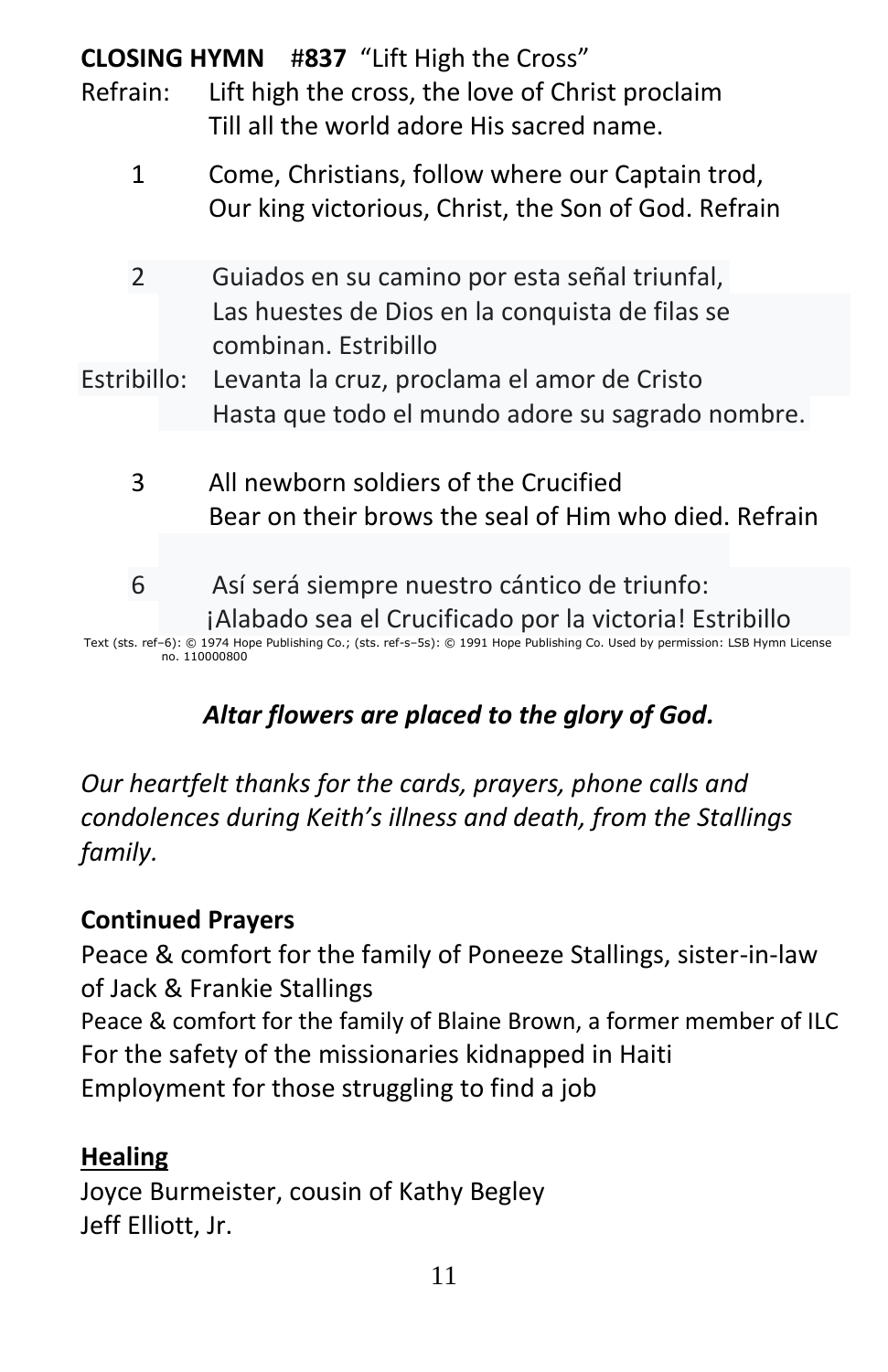# **Battling with Cancer or Serious Illness**

Judy Begley, sister-in-law of Jerry Begley Barbara Knott Amber, mother of Emma Bieske Yvonne Lenzen, grandmother of Grace Sierra Gloria McNail, aunt of Susan Tumlin Cheryl Ford Pat, suffering with dementia, Aunt of Beth Hutches Joann, friend of Beth Hutches Anona, friend of Susan Tumlin Carol, sister of Trish Smith Cathy Nichols with terminal cancer, mother of Cathy Wilson Raymond, brother of Barbara LaVere David, brother of Larry Habeck Barbara LaVere Tracy, cousin of Jacquelyn Hahn Lisa Steinbrueck, niece of the Steinbrueck's Alan Sparks Don Swisher, step-father of Larry Habeck Bill, (w/brain cancer) uncle of Brian Littrel David Parkinson, brother of Betty Loraamm Tom Meyferth

#### **PRAYERS FOR THOSE SERVING OUR COUNTRY Safety for… and strength for families:**

Matthew Reikowski as he is deployed on the Carl S. Vinson Logan Crouse, US Army, great-nephew of Joan Crouse, stationed at Ft. Campbell in NC Carson Crouse, US Army, great-nephew of Joan Crouse, stationed at Ft. Bragg Samuel Drake, Captain stationed at Holloman AFB in Alamogordo, NM, son of Kerry Drake Xander Ritter, USMC, deployed to Okinawa, Japan Matthew Albers, Major in USAF and in command in Sacramento, CA, son of Deb Albers Gavin Mattson, para-rescue man, stationed in the Panhandle of FL, grandson of Edith Mattson Jeremy Brockmeier (USMC) & family, stationed in South Korea, son of Jerry and Janice Brockmeier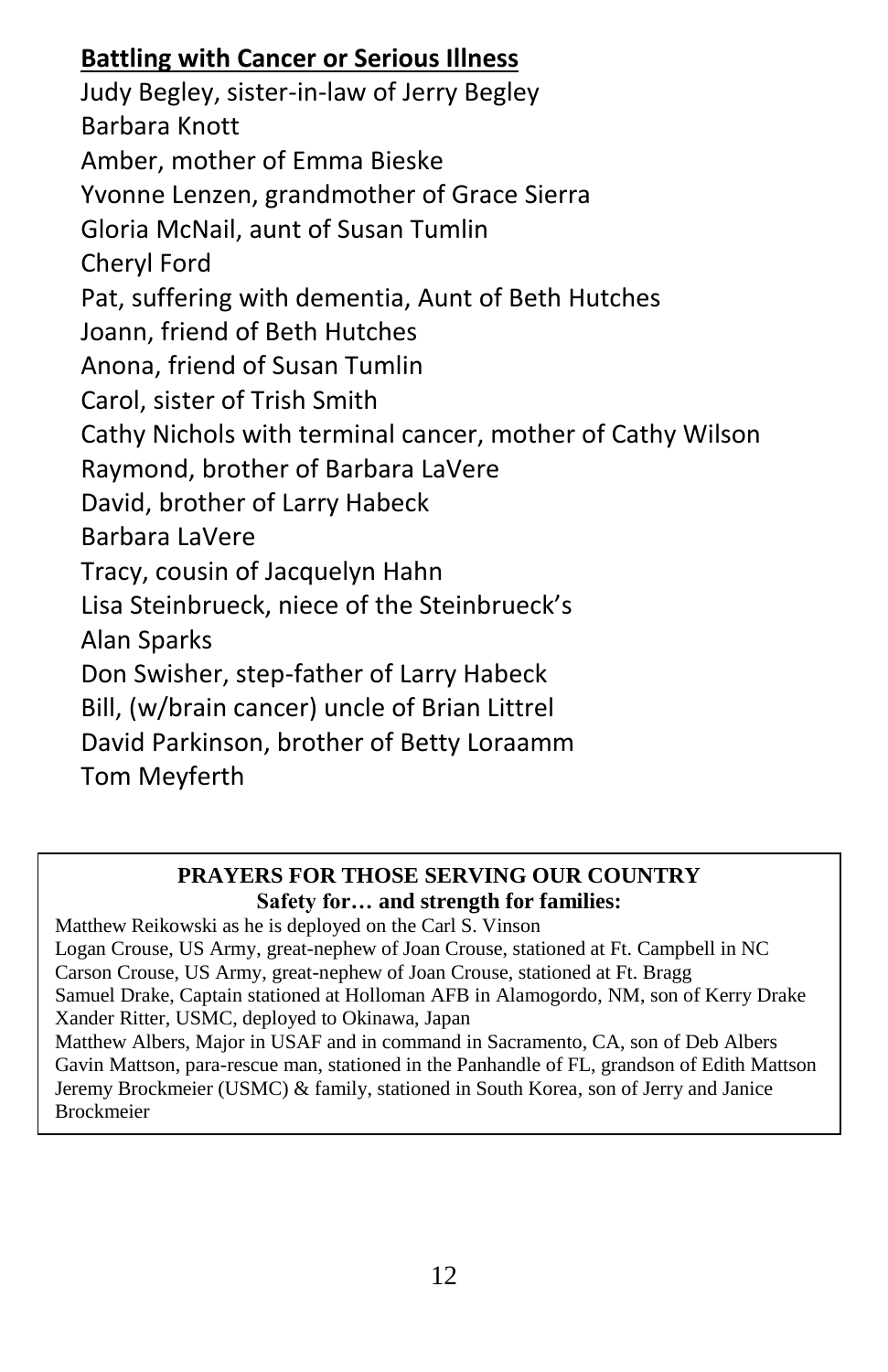#### **PRAYERS FOR OUR FAMILIES**

Sunday: James & Cheryl Ford Monday: Rita Fowler Tuesday: Ronald & Karri Funk Wed: Bob & Christine Garrett Thursday: Sandra Goode Friday: Alecia Grever, Macayla, Noah, Matthew, Daiveon Saturday: Patti & Scott Grice, Kaitlyn, Kaylee

#### **PRAYERS FOR OUR SCHOOL STUDENTS & FAMILIES**

Sunday Nicole Cornella Monday: Bianca Coton Tuesday: Liberty & Emmett Coughlin Wed: Gabriel Cox Thurs: Elijah Cribbs Friday: Alvin Cruz Saturday Tien Cueto

# *REFORMATION PRAYER*

*O Holy Spirit, You direct the church in every age. Guide us in our generation to be bold in our witness to the Gospel and faithful and clear in our confession of the faith entrusted to us, freely and joyfully sharing the Good News of our Lord, Jesus Christ, whom with You the Father we worship, one God, now and forever. Amen.*

# *ORACIÓN DE REFORMACIÓN*

*Oh Espíritu Santo, Tú diriges la iglesia en cada época. Guíanos en nuestra generación a ser audaces en nuestro testimonio del Evangelio y fieles y claros en nuestra confesión de la fe que se nos ha confiado, compartiendo libre y gozosamente la Buena Nueva de nuestro Señor Jesucristo, a quien contigo el Padre adoramos, Un dios, ahora y siempre. Amén.*